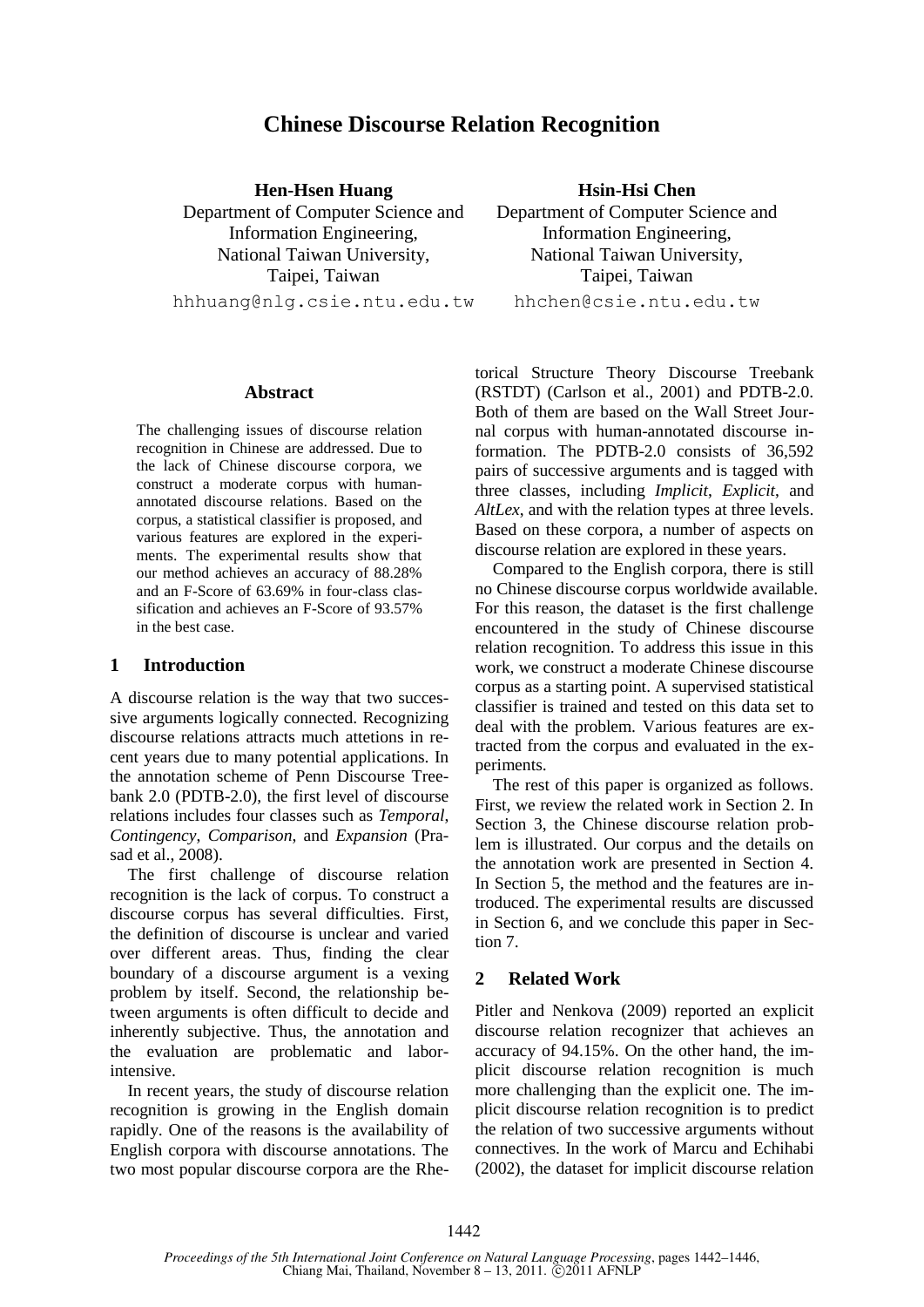detection is automatically derived from explicit samples by removing the connectives. Though this approach is efficient to obtain a large corpus, the pseudo implicit corpus does not exactly capture the property in the real world.

Based on PDTB, in which the argument pairs are distinguished between implicit and explicit, Pitler et al. (2009) and Lin et al. (2009) addressed the task of real implicit discourse relation recognition. In the work of Pitler et al., the implicit discourse relation detection achieves an average accuracy of 62.78% for four-class classification. In the work of Lin et al., the implicit discourse relations are classified into 11 types (selected from the second level tagging in PDTB), and their classifier achieves an accuracy of 40.2%.

From the other aspect, the semi-supervised approach is explored to deal with some relations that are rare in the corpus (Hernault et al., 2010).

## **3 The Discourse Relation in Chinese**

In this work, we adopt the top level classes of PDTB to deal with the Chinese materials.

When two arguments are temporally related, they form a *Temporal* relation. There are two subtypes of Temporal relation, ordered in time (*Asynchronous,* as defined in PDTB-2.0 annotation manual 1 ) and overlapped (*Synchronous*). For example, the events in the two arguments in (S1) occur sequentially in time. The event in the second argument happened after the event in the first argument.

(S1) 他首先證實傅爾和中谷義雄的理論。"He first confirmed the theory of Voll and Yoshio Nakatani.'

其次,他發現經絡不僅是電流的良導體, 也是電磁波的良導體。 "Second, he found that the meridian is not only a good conductor of current, but also a good conductor of electromagnetic waves."

The *Contingency* relation talks about the situation that the event in one of the arguments casually affects the event in the other argument. In Chinese, the typical compound connective of Contingency is '因為 ..., 所以 ...' ('Because…, …'). In sample  $(S2)$ , the event '颱風來 襲" is the cause, and the event "學生停課在家"

is its result. Such a relation is defined in PDTB-2.0 as *Cause*, a subtype of Contingency. In sample  $(S3)$ , the connective '因為…,所以…' is removed. Obviously, the relation between the two clauses is still Contingency. This situation is similar to the case of implicit relation in English.

- (S2) 因為颱風來襲, 所以學校停止上課。 "Because of the typhoon struck, the school has broken up.'
- (S3) 颱風來襲,學校停止上課。 "The typhoon struck; the school has broken up."

*Condition* is another typical subtype of Contingency. Condition relation between two arguments specifies the situation in which the event in one argument is conditioned on the event in the other argument.

*Comparison* is used to show the difference between two arguments. A subtype of Comparison is *Contrast*, where the two arguments share a common predicate or property, and their difference is highlighted.

*Expansion*, the most common relation, either expands the information for one argument in the other one or continues the narrative flow. In sample (S4), the second argument expands the information to the first argument.

(S4) 伏爾泰是啟蒙運動的領導者,一位偉大 的思想家。 "Voltaire is the leader of the Enlightenment, a great thinker.'

> 除此之外,他也是著作等身的作家。 "In addition, he is also a prolific writer.'

Some words that are usually used as marks to indicate the discourse relations are given in Table 1 for reference.

| Relations   | Sample Marks                                     |  |  |
|-------------|--------------------------------------------------|--|--|
| Temporal    | $\Box$ II $\ddot{\mathbf{F}}$ (at the same time) |  |  |
|             | 之前 (before)                                      |  |  |
| Contingency | 因為 (because)                                     |  |  |
|             | 所以 (therefore)                                   |  |  |
|             | 如果 (if)                                          |  |  |
| Comparison  | 然而 (however)                                     |  |  |
|             | 雖然 (although)                                    |  |  |
|             | 相反的 (in contrast)                                |  |  |
| Expansion   | $\overline{m}$ $\underline{H}$ (furthermore)     |  |  |
|             | $\#$ (also)                                      |  |  |
|             | 或者 (or)                                          |  |  |
|             | 例如 (for example)                                 |  |  |
|             | 除了 (in addition)                                 |  |  |

Table 1. Chinese Discourse Relations

 1 http://www.seas.upenn.edu/~pdtb/PDTBAPI/pdtbannotation-manual.pdf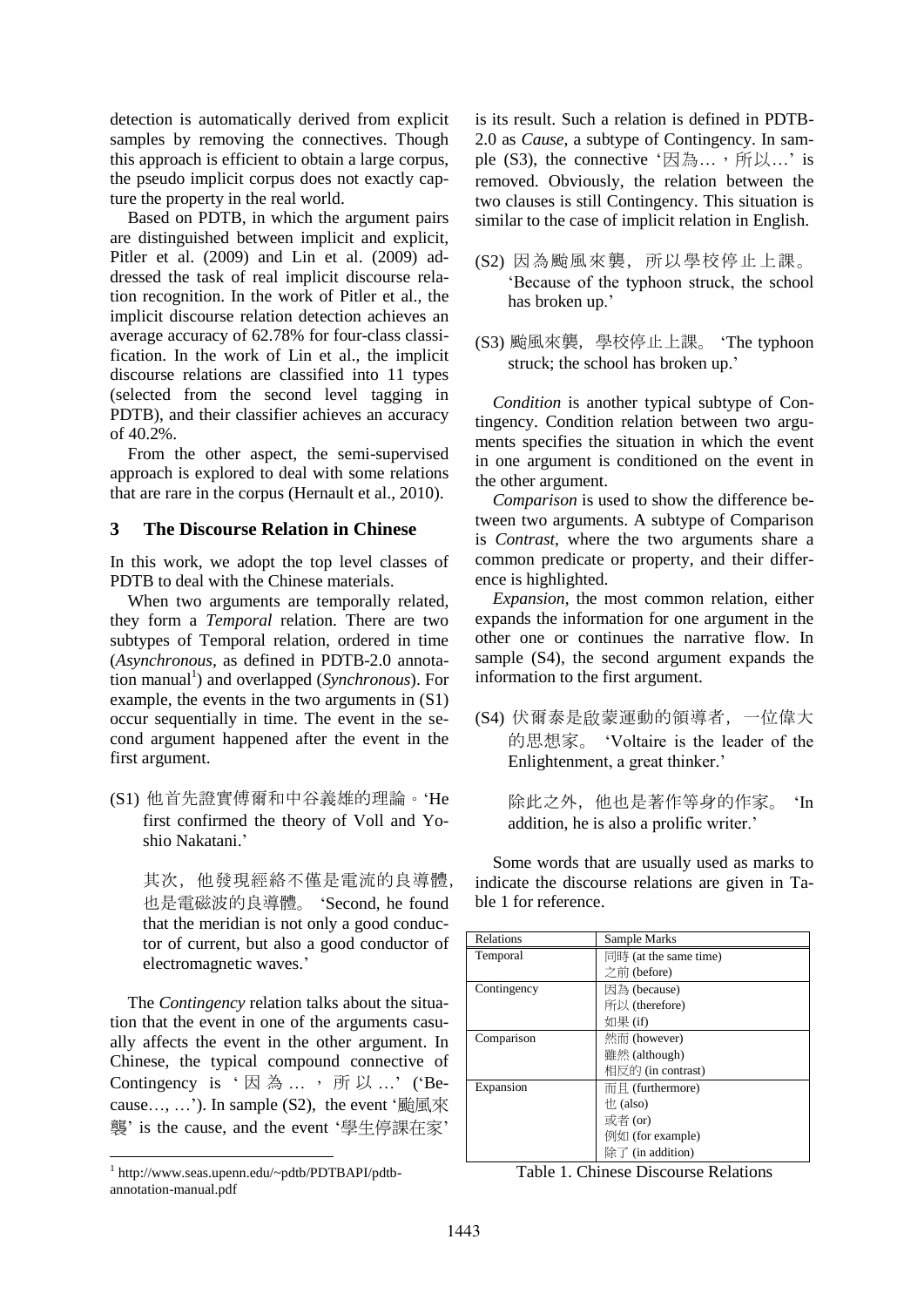## **4 Dataset**

To deal with the problem of Chinese discourse relation recognition, we firstly construct a corpus for training and testing. The corpus is based on Sinica Treebank 3.1. Total 81 articles are randomly selected from the Sino and Travel sets.

The first issue we encountered is how to segment an article into arguments. In other words, the issue concerns the determination of the argument boundaries. In PDTB, both the boundaries of arguments and the type of discourse relations are annotated by human. In this data set, an argument is not always a sentence. That is, it may be a clause. Sometimes it may be composed of a number of sentences. However, to annotate in such a way is costly and time-consuming. For convenience, we regard an argument as a sentence in this work. A sentence is defined to be a sequence of words ended by a full-stop, a question mark, or an exclamation mark.

In this way, each article is segmented into sentences and shown to three annotators. An annotator assigns one of four discourse relations to each pair of successive sentences. Under this scheme, the annotators regard a sentence as a discourse unit and determine how successive sentences relate to each other. Finally, the majority among the three labels are taken. In the case of ties, an additional annotator will be involved in the final labeling.

The shortage of this annotation scheme is that the samples of Contingency are very rare. In Chinese, the Contingency relation usually occurs inside a sentence. In sample (S3), the two arguments of Contingency, i.e., "因為颱風來襲" and "所以學校停止上課", are two clauses within a single sentence. For this reason, only 94 intersentence Contingency relations are tagged in our corpus.

The statistics of the corpus are shown in Table 2. Due to the genre of the Sino and the Travel is descriptive writings, the major relation among the corpus is Expansion.

# **5 Method**

The multi-class support vector machine (SVM) is utilized as our classifier<sup>2</sup>. Due to the unbalance distribution among the four relations, we duplicate the samples of Temporal, Contingency, and Comparison in the training sets proportionally to derive balanced training data.

## **5.1 Features**

**Length (***Len***):** This feature includes the word counts of the first argument, the second argument, the first clause in the first argument, the last clause in the first argument, the first clause in the second argument, and the last clause in the second argument.

*Punctuation* **(***Pun***):** The punctuations which end the first and the second arguments are regarded as features. The possible punctuation is a full-stop, a question mark, or an exclamation mark.

*Connective* **(***Connect***):** Similar to the connectives in English, some words are usually used as discourse relation marks in Chinese. We prepare a dictionary that contains 319 single words and 489 word pairs. The number of matching words (word-pairs) and their corresponding relation types are considered as features.

*Shared Word* **(***SW***):** The number of words shared in the first and the second arguments is considered as a feature. Besides, the common hypernyms shared in both arguments are also counted.

*Word***:** The bags of words in the first argument, in the second argument, and in the first clause of the second argument are considered.

*Part-of-Speech* **(***POS***):** The bags of POS in the first argument, in the second argument, and in the first clause of the second argument.

*Hypernym* **(***Hyper***):** The bags of hypernym words in the first argument, in the second argument, and in the first clause of the second argument are considered.

*Collocated Word* **(***CW***):** Collocated words are the frequent word pairs mined from the training set. The first word and the second word in the pair come from the first argument and the second argument, respectively.

*Number***:** The binary features capture if the dates, the times, the periods, and the numbers exist in the arguments.

# **6 Experiments**

The experimental results for the four relation types are shown in Tables 3, 4, 5, and 6, respectively and the overall performance is given in Table 7. All the performances are evaluated by 5-fold cross-validation.

In general, no single feature is efficient for all the types. For Temporal relation, the feature *Number* contributes the highest recall to capture most candidates. The precision of using single feature only is no more than 25%.

<sup>&</sup>lt;sup>2</sup> http://svmlight.joachims.org/svm\_multiclass.html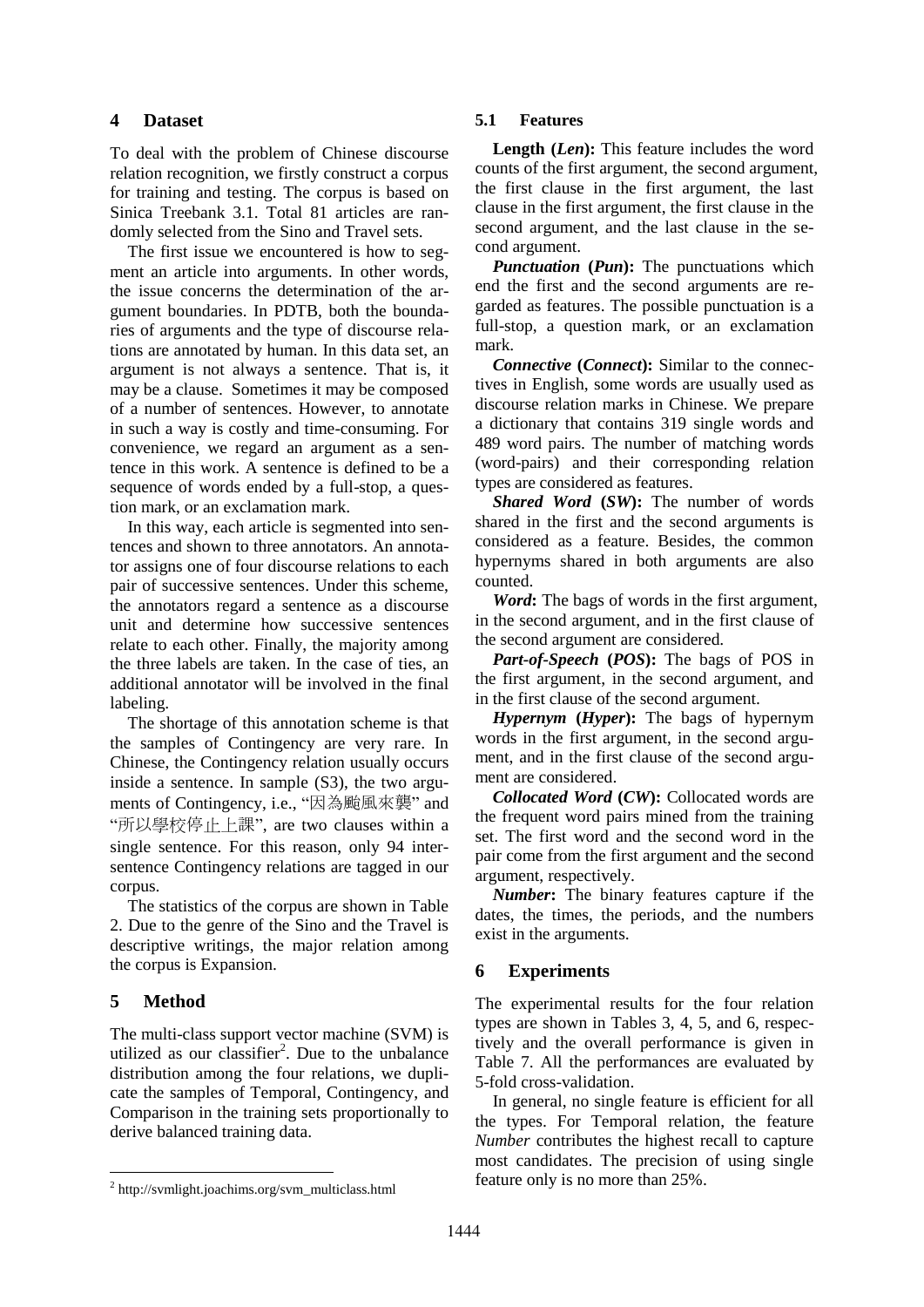| Source | #Articles                    | #Sentence Pairs | Temporal $(\#$ , %) | Contingency (#, %)     | Comparison (#, %) | Expansion $(\#$ , %) |
|--------|------------------------------|-----------------|---------------------|------------------------|-------------------|----------------------|
| Sino   | $\sim$<br><u>.</u>           | 1594            | (104, 6.52)         | $3.20^{\circ}$<br>′< 1 | (156, 9.79)       | (1283, 80.49)        |
| Travel | 54                           | 1487            | (63, 4.24)          | (43, 2.89)             | (51, 3.43)        | (1330, 89.44)        |
| Total  | O <sub>1</sub><br>$^{\circ}$ | 3081            | (167, 5.42)         | (94, 3.05)             | (207, 6.72)       | (2613, 84.81)        |

Table 2. Dataset Statistics

Comparatively, the model using all the features achieves a precision of 60.22%. In other words, these features are complementary for recognizing the Temporal relation. The performance is relatively poor for Contingency relation identification. As discussed in Section 4, our annotation does not capture the intra-sentence Contingency relation, thus the most representative examples of Contingency are lost.

The feature *Connect* achieves the highest recall of 70.53% for Comparison relation labeling. The feature *Word*, which achieves a recall of 70.05%, has the similar identification capability. With all the features, an F-Score of 61.24% is achieved.

Expansion is the largest class among the four types. The performance of this type is much better than that of the other three types. Our classifier achieves an F-Score of 93.57% for Expansion.

The performance in macro average is shown in Table 7. Overall, our classifier trained with all features achieves an F-Score of 63.69% and an accuracy of 88.28%.

## **7 Conclusion**

In this work, we address the issue of discourse relation recognition in Chinese. A moderate corpus sampled from Sinica Treebank 3.1 is labeled with discourse relations. The top-level classes used in PDTB are adopted in the data annotation. The SVM classifier trained with various features recognizes the relations between successive arguments automatically. As a result, our classifier achieves an accuracy of 88.28% and an F-Score of 63.69%. In the best case, our classifier achieves an F-Score of 93.57% for the recognition of Expansion relation.

| Features       | Precision | Recall | F-Score |
|----------------|-----------|--------|---------|
| Len            | 7.36%     | 45.51% | 12.68%  |
| Pun            | 5.67%     | 10.18% | 7.28%   |
| <b>Connect</b> | 10.07%    | 41.92% | 16.24%  |
| SW             | 7.54%     | 23.35% | 11.40%  |
| Word           | 25.23%    | 64.67% | 36.30%  |
| <b>POS</b>     | 12.76%    | 65.27% | 21.35%  |
| <b>Hyper</b>   | 13.48%    | 67.66% | 22.49%  |
| CW             | 25.18%    | 62.87% | 35.96%  |
| <b>Number</b>  | 7.73%     | 73.65% | 13.99%  |
| All            | 60.22%    | 67.07% | 63.46%  |

Table 3. Performance of Temporal

The poor performance of the Contingency relation recognition is due to the lack of representative training samples. That needs further investigation.

| Features       | Precision | Recall | F-Score |
|----------------|-----------|--------|---------|
| Len            | 3.71%     | 17.02% | 6.10%   |
| Pun            | 3.07%     | 20.21% | 5.34%   |
| <b>Connect</b> | 5.14%     | 64.89% | 9.52%   |
| SW <sub></sub> | 2.97%     | 26.60% | 5.35%   |
| Word           | 13.12%    | 22.34% | 16.54%  |
| POS            | 5.55%     | 34.04% | 9.54%   |
| <b>Hyper</b>   | 11.81%    | 37.20% | 17.93%  |
| $\sqrt{C}W$    | 26.09%    | 44.68% | 32.94%  |
| <b>Number</b>  | 3.28%     | 15.96% | 5.44%   |
| All            | 50.00%    | 28.72% | 36.49%  |

Table 4. Performance of Contingency

| Features       | Precision | Recall | F-score |
|----------------|-----------|--------|---------|
| Len            | 8.33%     | 21.74% | 12.05%  |
| Pun            | 6.22%     | 28.02% | 10.18%  |
| <b>Connect</b> | 24.79%    | 70.53% | 36.68%  |
| SW             | 7.48%     | 18.36% | 10.63%  |
| Word           | 34.77%    | 70.05% | 46.47%  |
| <b>POS</b>     | 14.84%    | 47.83% | 22.65%  |
| <b>Hyper</b>   | 11.81%    | 37.20% | 17.93%  |
| CW             | 24.29%    | 62.32% | 34.96%  |
| <b>Number</b>  | 10.83%    | 24.64% | 15.04%  |
| A11            | 60.66%    | 61.84% | 61.24%  |

Table 5. Performance of Comparison

| Features       | Precision | Recall | F-score |
|----------------|-----------|--------|---------|
| Len            | 85.90%    | 35.44% | 50.18%  |
| Pun            | 84.32%    | 39.72% | 54.01%  |
| <b>Connect</b> | 91.48%    | 21.35% | 34.63%  |
| SW.            | 85.84%    | 39.92% | 54.49%  |
| Word           | 93.35%    | 74.17% | 82.66%  |
| <b>POS</b>     | 94.00%    | 35.36% | 51.39%  |
| <b>Hyper</b>   | 92.96%    | 30.81% | 46.28%  |
| CW             | 96.10%    | 72.52% | 82.66%  |
| <b>Number</b>  | 90.75%    | 19.52% | 32.13%  |
| A11            | 93.27%    | 93.88% | 93.57%  |

Table 6. Performance of Expansion

| Features       | Precison | Recall | F-Score | Accuracy |
|----------------|----------|--------|---------|----------|
| Len            | 26.33%   | 29.93% | 20.25%  | 34.50%   |
| Pun            | 24.82%   | 24.53% | 19.20%  | 36.74%   |
| <b>Connect</b> | 32.87%   | 49.67% | 24.27%  | 27.10%   |
| SW             | 25.96%   | 27.06% | 20.47%  | 37.16%   |
| Word           | 41.62%   | 57.81% | 45.49%  | 71.79%   |
| <b>POS</b>     | 31.79%   | 45.62% | 26.23%  | 37.78%   |
| <b>Hyper</b>   | 30.84%   | 43.76% | 23.93%  | 33.50%   |
| CW             | 42.91%   | 60.60% | 46.63%  | 70.46%   |
| <b>Number</b>  | 28.15%   | 33.44% | 16.65%  | 22.69%   |
| All            | 66.04%   | 62.88% | 63.69%  | 88.28%   |

Table 7. Overall Performance